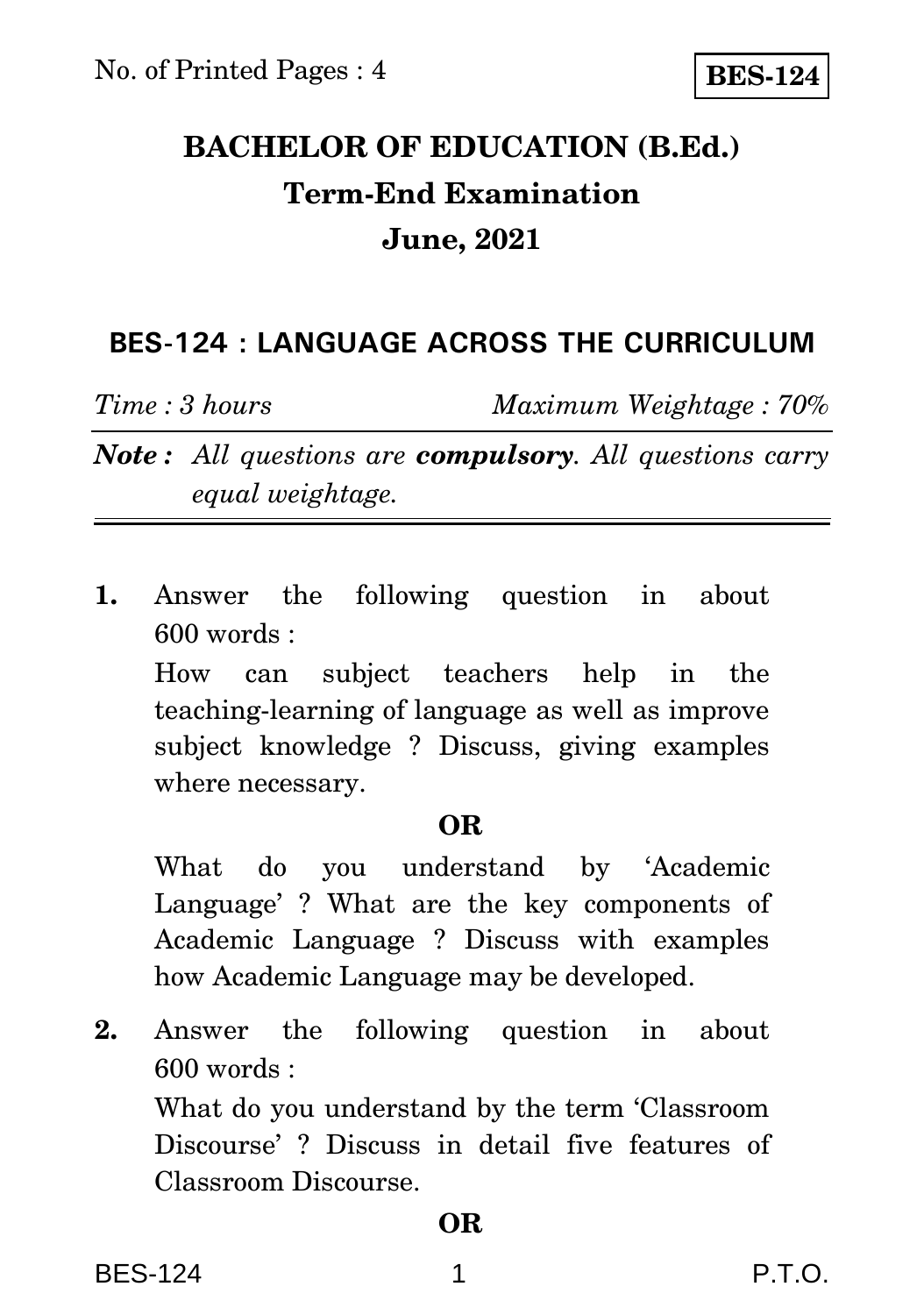What is IRF structure ? Why is it the most dominant pattern in most classrooms ? Discuss some of the problems of IRF structure. Also show how these problems may be overcome.

- **3.** Answer any *four* of the following in about 150 words each :
	- (a) What should be the purpose of assessment in education ? Discuss.
	- (b) Discuss the difference between Persuasive and Argumentative type of writing, giving examples.
	- (c) Discuss the KWL chart and its usefulness for teaching the Reading skill.
	- (d) Differentiate between Top-down processing and Bottom-up processing in teaching the listening skill.
	- (e) ''Variation due to Register'', discuss with examples.
	- (f) ''Using multilingualism as a classroom resource'' should be an asset for both, the language and subject teacher. Discuss.
- **4.** Answer the following question in about 600 words :

What are the goals of speaking across the curriculum ? Suggest five different types of activities which you can use to teach speaking across the curriculum.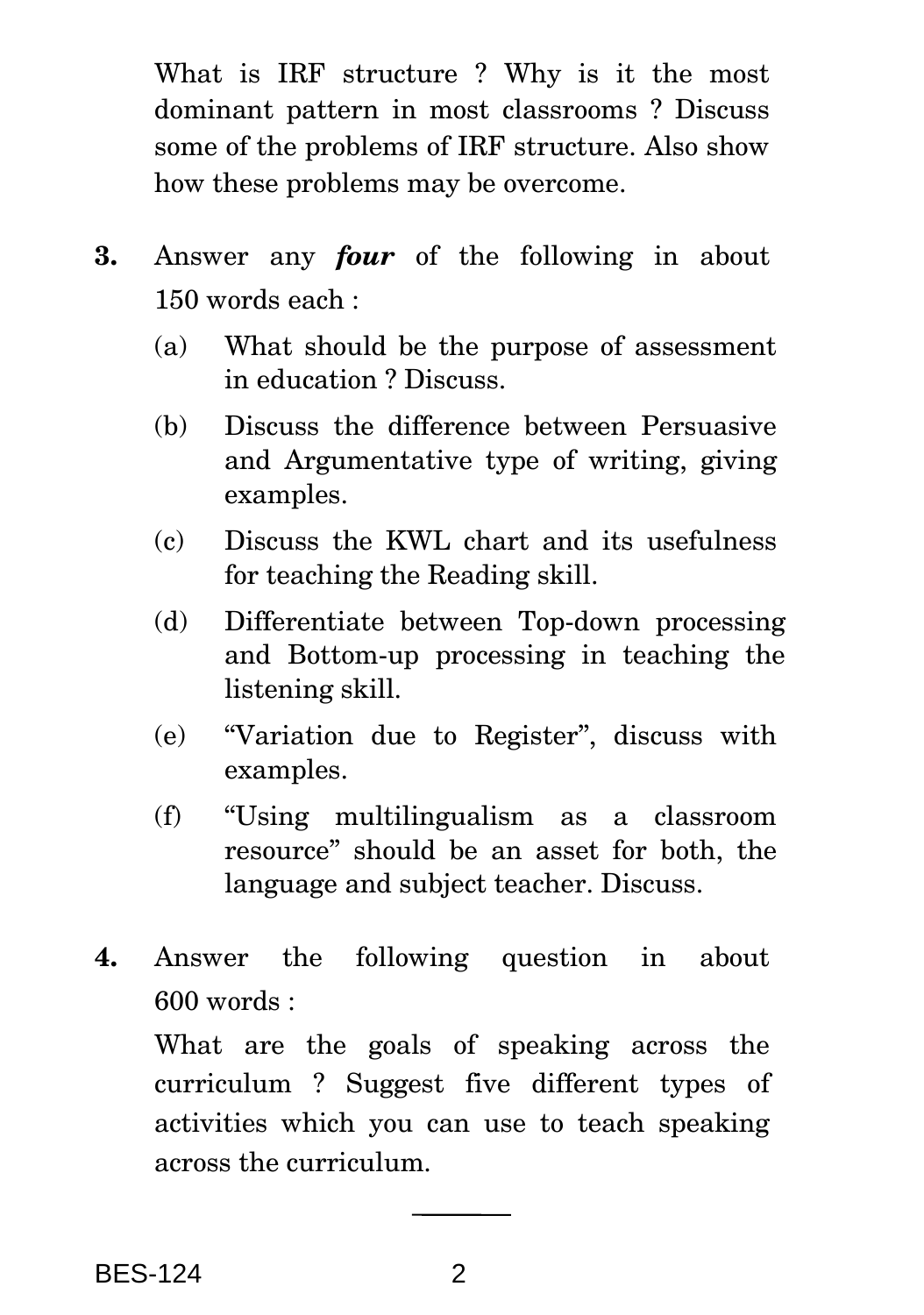बी.ई.एस.-124

# शिक्षा में स्नातक (बी.एड.) सत्रांत परीक्षा जून, 2021

### बी.ई.एस.-124 : पाठ्यचर्यापर्यन्त भाषा

समय : 3 घण्टे अधिकतम भारिता · 70% नोट : सभी प्रश्न अनिवार्य हैं । सभी प्रश्नों की भारिता समान है ।

निम्नलिखित प्रश्न का उत्तर लगभग 600 शब्दों में दीजिए :  $1.$ विषय शिक्षक किस प्रकार भाषा के शिक्षण-अधिगम तथा विषयगत ज्ञान वृद्धि में सहायता करते हैं ? आवश्यकतानुसार उदाहरण देते हुए चर्चा कीजिए ।

#### अथवा

'शैक्षणिक भाषा' से आप क्या समझते हैं ? शैक्षणिक भाषा के प्रमुख घटक क्या हैं ? उदाहरण देकर चर्चा कीजिए कि शैक्षणिक भाषा कैसे विकसित होती है।

निम्नलिखित प्रश्न का उत्तर लगभग 600 शब्दों में दीजिए:  $2.$ 'कक्षाकक्ष परिप्रेक्ष्य' से आप क्या समझते हैं ? कक्षाकक्ष परिप्रेक्ष्य के किन्हीं पाँच लक्षणों की विस्तृत चर्चा कीजिए।

#### अथवा